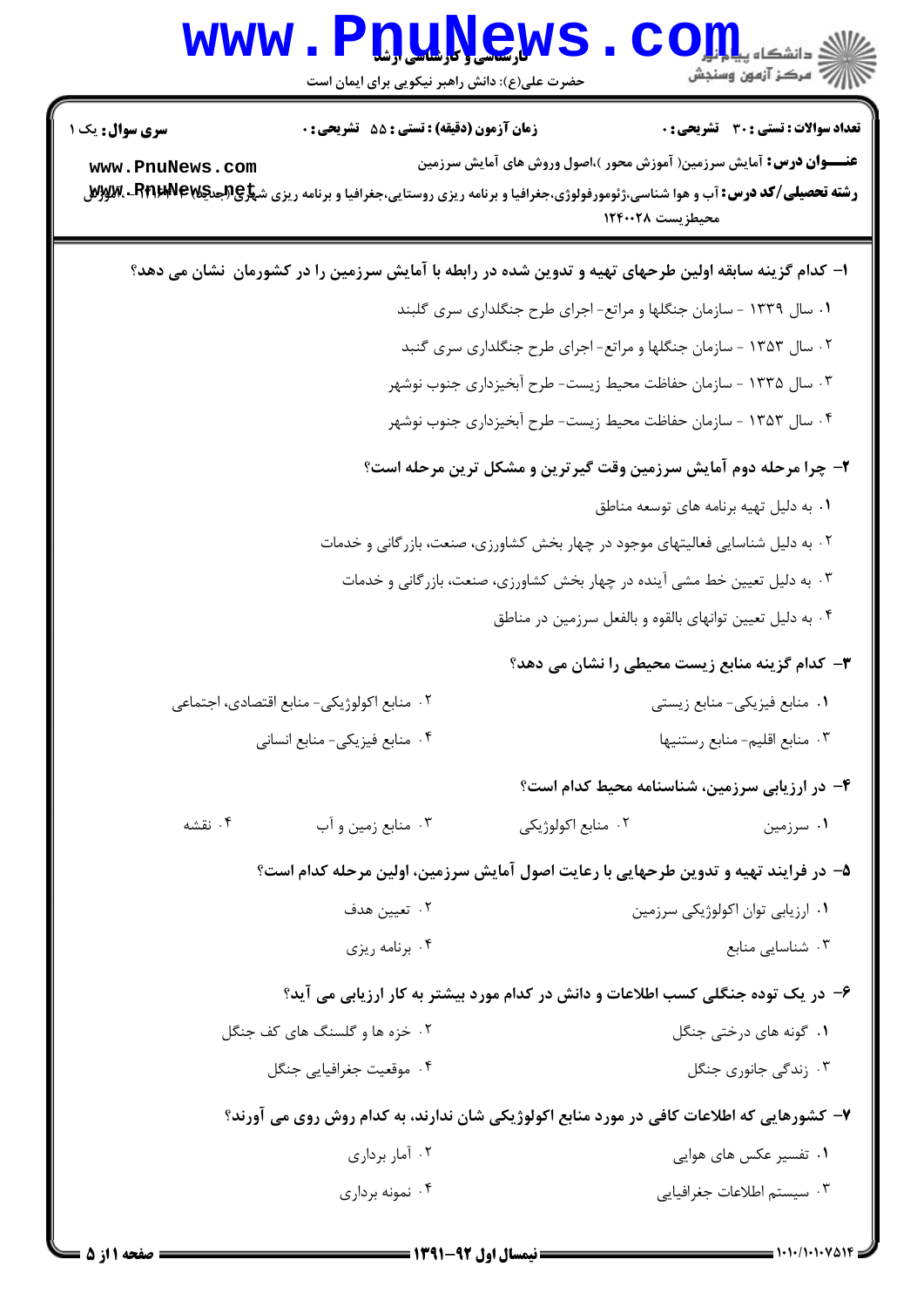|                                                                                                                       | <b>WWW.PDUAGW</b><br>حضرت علی(ع): دانش راهبر نیکویی برای ایمان است                                                   |                                                      | ر آمرڪز آزمون وسنڊش                                                                                                                                                                                                                                |  |  |
|-----------------------------------------------------------------------------------------------------------------------|----------------------------------------------------------------------------------------------------------------------|------------------------------------------------------|----------------------------------------------------------------------------------------------------------------------------------------------------------------------------------------------------------------------------------------------------|--|--|
| <b>سری سوال : ۱ یک</b>                                                                                                | زمان آزمون (دقیقه) : تستی : 55 تشریحی : 0                                                                            |                                                      | تعداد سوالات : تستى : 30 - تشريحي : 0                                                                                                                                                                                                              |  |  |
| www.PnuNews.com                                                                                                       |                                                                                                                      |                                                      | <b>عنــــوان درس:</b> آمایش سرزمین( آموزش محور )،اصول وروش های آمایش سرزمین<br><b>رشته تحصیلی/کد درس: آب و هوا شناسی،ژئومورفولوژی،جغرافیا و برنامه ریزی روستایی،جغرافیا و برنامه ریزی ش<del>هاِی (بجایه</del>ایه۷۶۷ ۰ APR)</b><br>محيطزيست ١٢۴٠٠٢٨ |  |  |
|                                                                                                                       |                                                                                                                      |                                                      | ۸– کدام گزینه محدودیت استفاده از عکس های هوایی را نشان می دهد؟                                                                                                                                                                                     |  |  |
|                                                                                                                       |                                                                                                                      |                                                      | ۰۱ استفاده از عکس از نظر اقتصادی مقرون به صرفه نیست.                                                                                                                                                                                               |  |  |
|                                                                                                                       | ٠٢ نتايج حاصل از مطالعه عكس قابل اطمينان نيست.                                                                       |                                                      |                                                                                                                                                                                                                                                    |  |  |
|                                                                                                                       | ۰۳ یک عکس به تنهایی به ندرت نقاط جالب توجه را نشان می دهد.                                                           |                                                      |                                                                                                                                                                                                                                                    |  |  |
|                                                                                                                       |                                                                                                                      |                                                      | ۰۴ اندازه گیری بر روی عکس سخت است.                                                                                                                                                                                                                 |  |  |
|                                                                                                                       | ۹– کدام فرایند می تواند پراکندگی منابع یک منطقه، ناحیه و یا آبخیز را در مجموعه ای ساده یا پیچیده از پارامترهای منابع |                                                      | طبیعی، بر روی نقشه نشان دهد؟                                                                                                                                                                                                                       |  |  |
|                                                                                                                       | ۰۲ نقشه سازی داده ها                                                                                                 |                                                      | ۰۱ ارزیابی داده ها                                                                                                                                                                                                                                 |  |  |
|                                                                                                                       | ۰۴ گردآوري داده ها                                                                                                   |                                                      | ۰۳ تجزیه و تحلیل و جمع بندی داده ها                                                                                                                                                                                                                |  |  |
|                                                                                                                       |                                                                                                                      |                                                      | ∙ا− کوچکترین واحد سرزمین که از نظر شکل زمین، خاک و رستنی ها همگن است نام دارد؟                                                                                                                                                                     |  |  |
| ۰۴ ایستگاه                                                                                                            | ۰۳ لند يونيت                                                                                                         | ۰۲ لند سیستم                                         | ٠١. واحد شكل زمين                                                                                                                                                                                                                                  |  |  |
|                                                                                                                       |                                                                                                                      |                                                      | 1۱– کدام عامل بیش از سایر پارامترها به عنوان معرف سرزمین ،در روشهای ارزیابی یک عامله کاربرد دارد؟                                                                                                                                                  |  |  |
| ۰۴ زندگی جانوری                                                                                                       | ۰۳ تیپ خاک                                                                                                           | ٠٢ رستنيها                                           | ٠١ اقليم                                                                                                                                                                                                                                           |  |  |
| ۱۲- در کشورها و مناطقی که سابقه طولانی از بررسی های اکولوژیکی در رابطه با شناسایی منابع برای ارزیابی وجود ندارد، کدام |                                                                                                                      | روش ارزیابی منابع اکولوژیکی نتیجه بهتری نشان می دهد؟ |                                                                                                                                                                                                                                                    |  |  |
|                                                                                                                       | ۰۲ روش ارزیابی چند عامله                                                                                             |                                                      | ۰۱ روش شبکه ها                                                                                                                                                                                                                                     |  |  |
|                                                                                                                       | ۰۴ روش ارزيابي تک عامله                                                                                              |                                                      | ۰۳ روش ارزیابی دو عامله                                                                                                                                                                                                                            |  |  |
|                                                                                                                       |                                                                                                                      |                                                      | ۱۳- در سیر تکوینی نظم مکانی استفاده از سرزمین در ایران، دوره نخست مربوط به کدام مورد است؟                                                                                                                                                          |  |  |
|                                                                                                                       | ۰۲ شرایط محیطی و توان بالقوه سرزمین برای بازرگانی                                                                    |                                                      | ٠١ شرايط محيطي و توان بالقوه سرزمين براي كشاورزي                                                                                                                                                                                                   |  |  |
| ۰۴ شرایط محیطی و توان بالقوه سرزمین برای مازاد تولید                                                                  |                                                                                                                      |                                                      | ۰۳ شرایط محیطی و توان بالقوه سرزمین برای رشد صنعتی                                                                                                                                                                                                 |  |  |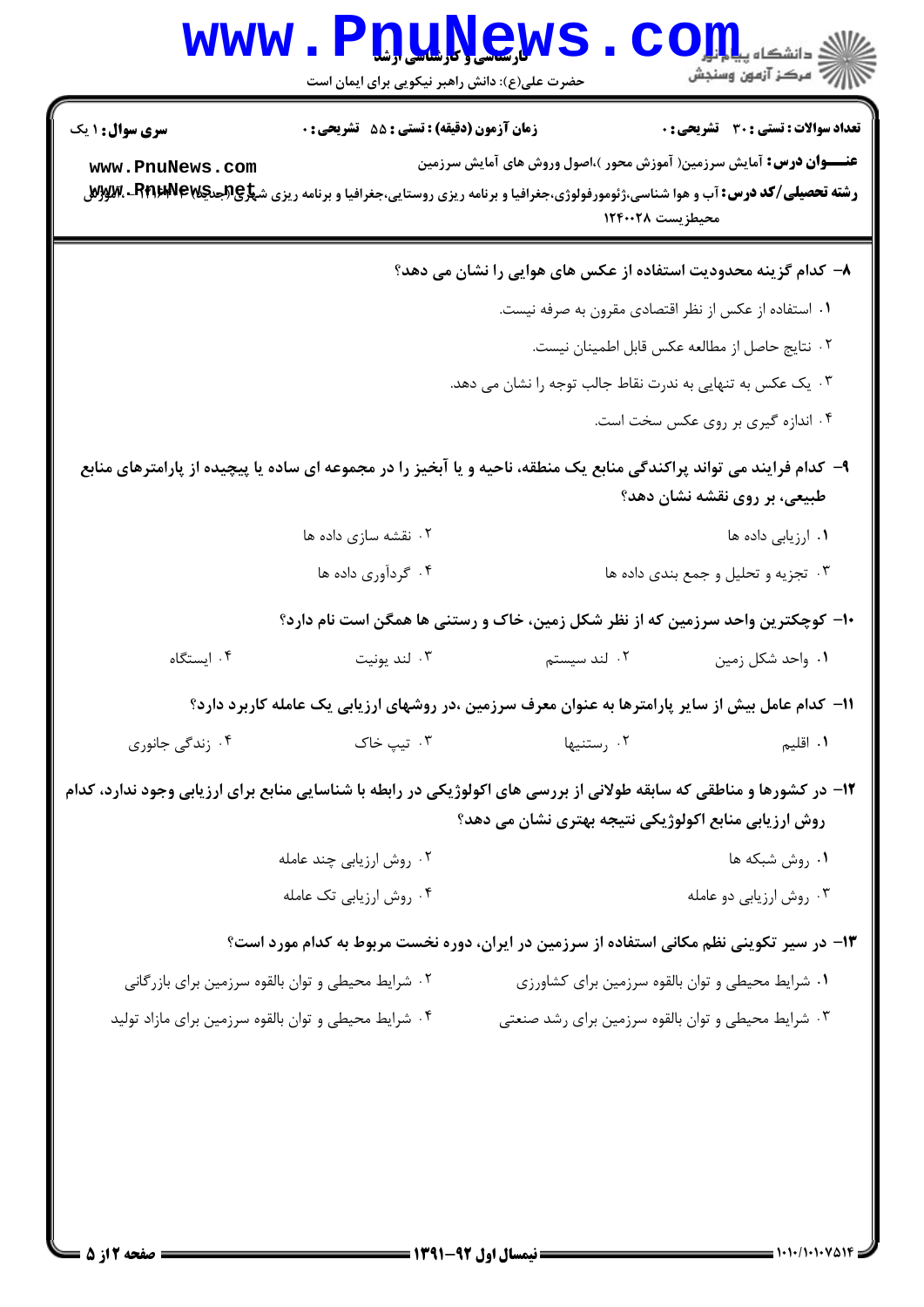|                                                                                                                                                 | <b>U.L.L.L.L.C.W</b><br>حضرت علی(ع): دانش راهبر نیکویی برای ایمان است |                                                                                                   | ≤ دانشگاه پ <b>یاج</b><br>رِ ۖ مرڪز آزمون وسنڊش |  |
|-------------------------------------------------------------------------------------------------------------------------------------------------|-----------------------------------------------------------------------|---------------------------------------------------------------------------------------------------|-------------------------------------------------|--|
| <b>سری سوال : ۱ یک</b><br>www.PnuNews.com                                                                                                       | زمان آزمون (دقيقه) : تستى : 55 تشريحى : 0                             | <b>عنـــوان درس:</b> آمایش سرزمین( آموزش محور )،اصول وروش های آمایش سرزمین                        | تعداد سوالات : تستي : 30 ٪ تشريحي : 0           |  |
| <b>رشته تحصیلی/کد درس: آب و هوا شناسی،ژئومورفولوژی،جغرافیا و برنامه ریزی روستایی،جغرافیا و برنامه ریزی ش<del>پلوچهجههای بهه</del>ییچی بههای</b> |                                                                       | محيطزيست ١٢٤٠٠٢٨                                                                                  |                                                 |  |
| ۱۴- چرا تهیه و تدوین طرح هایی آمایش سرزمین در قبل از ۱۳۳۵ در کشورمان اغلب در آستفاده از سرزمین دچار مخمصه می                                    |                                                                       |                                                                                                   | شد؟                                             |  |
|                                                                                                                                                 |                                                                       |                                                                                                   | ٠١. به خاطر تنگ نظري ها و رقابت سازماني         |  |
| ۰۲ به خاطر قطب بندی های توسعه ای در کشور                                                                                                        |                                                                       |                                                                                                   |                                                 |  |
|                                                                                                                                                 |                                                                       | ۰۳ به خاطر دخالت ندادن استعداد طبیعی و توان اکولوژیکی سرزمین                                      |                                                 |  |
|                                                                                                                                                 |                                                                       |                                                                                                   | ۰۴ به خاطر عدم استفاده از روش های تک عامله      |  |
|                                                                                                                                                 |                                                                       | ۱۵− کدام گزینه منابع اکولوژیکی ناپایدار را نشان می دهد؟                                           |                                                 |  |
| ۰۴ خاک                                                                                                                                          | ۰۳ منابع آب                                                           | ۰۲ رستنی ها                                                                                       | ۰۱ سنگ ها                                       |  |
|                                                                                                                                                 |                                                                       | ۱۶– کدام گزینه در مورد شناسایی منابع پایدار و ناپایدار صحیح است؟                                  |                                                 |  |
|                                                                                                                                                 |                                                                       | ۰۱ شناسایی منابع اکولوژیکی پایدار اصولا پیچیده تر از منابع اکولوژیکی ناپایدار است.                |                                                 |  |
|                                                                                                                                                 |                                                                       | ۲۰ شناسایی منابع اکولوژیکی ناپایدار اصولا پیچیده تر از منابع اکولوژیکی پایدار است.                |                                                 |  |
|                                                                                                                                                 |                                                                       | ۰۳ در ارزیابی توان اکولوژیکی محیط زیست، منابع اکولوژیکی ناپایدار نقش مهمی در تجزیه و تحلیل دارند. |                                                 |  |
|                                                                                                                                                 |                                                                       | ۰۴ در ارزیابی توان اکولوژیکی محیط زیست، منابع اکولوژیکی پایدار نقش مهمی در تجزیه و تحلیل ندارند.  |                                                 |  |
|                                                                                                                                                 |                                                                       | ۱۷– آسان ترین روش برای نقشه سازی واحدهای شکل زمین و پارامترهای تشکیل دهنده آن کدام است؟           |                                                 |  |
|                                                                                                                                                 | ۰۲ استفاده از تفسیر عکسهای هوایی                                      |                                                                                                   | ۰۱ عملیات میدان <sub>ی</sub>                    |  |
|                                                                                                                                                 | ۰۴ استفاده از نقشه توپوگرافی                                          |                                                                                                   | ۰۳ استفاده از نقشه واحدهای شکل زمین             |  |
|                                                                                                                                                 |                                                                       | 18– برای آسانتر دیدن نوسانات ارتفاع در یک ناحیه چه اقدامی صورت می پذیرد؟                          |                                                 |  |
|                                                                                                                                                 | ۰۲ استفاده از نقشه توپوگرافی                                          |                                                                                                   | ۰۱ برررسی وضعیت ژئومورفولوژی و شکل زمین         |  |
|                                                                                                                                                 | ۰۴ تهیه نقشه درصد شیب                                                 |                                                                                                   | ٠٣ تهيه نقشه طبقات ارتفاع از سطح دريا           |  |
|                                                                                                                                                 |                                                                       | ۱۹- برای تهیه نقشه واحدهای شکل زمین، لازم است کدام نقشه ها روی هم گذاری شوند؟                     |                                                 |  |
| ۰۲ طبقات شیب- هیدروگرافی- زمین شناسی                                                                                                            |                                                                       |                                                                                                   | ٠١. توپوگرافي- طبقات ارتفاع- زمين شناسي         |  |
| ۰۴ طبقات شيب- طبقات ارتفاع- طبقات جهتهاى جغرافيايي                                                                                              |                                                                       | ۰۳ توپوکرافی- هیدروگرافی- طبقات جهتهای جغرافیایی                                                  |                                                 |  |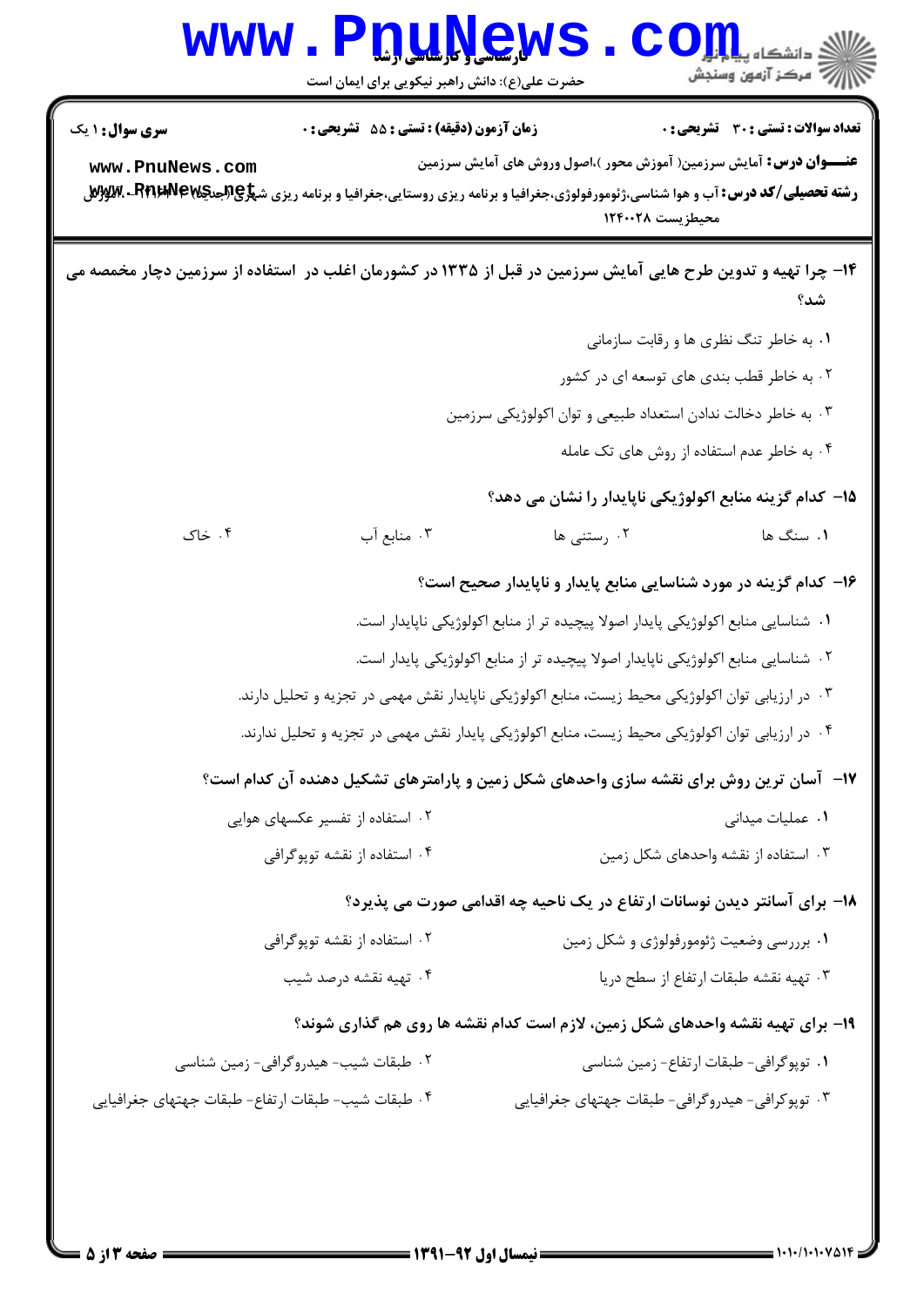